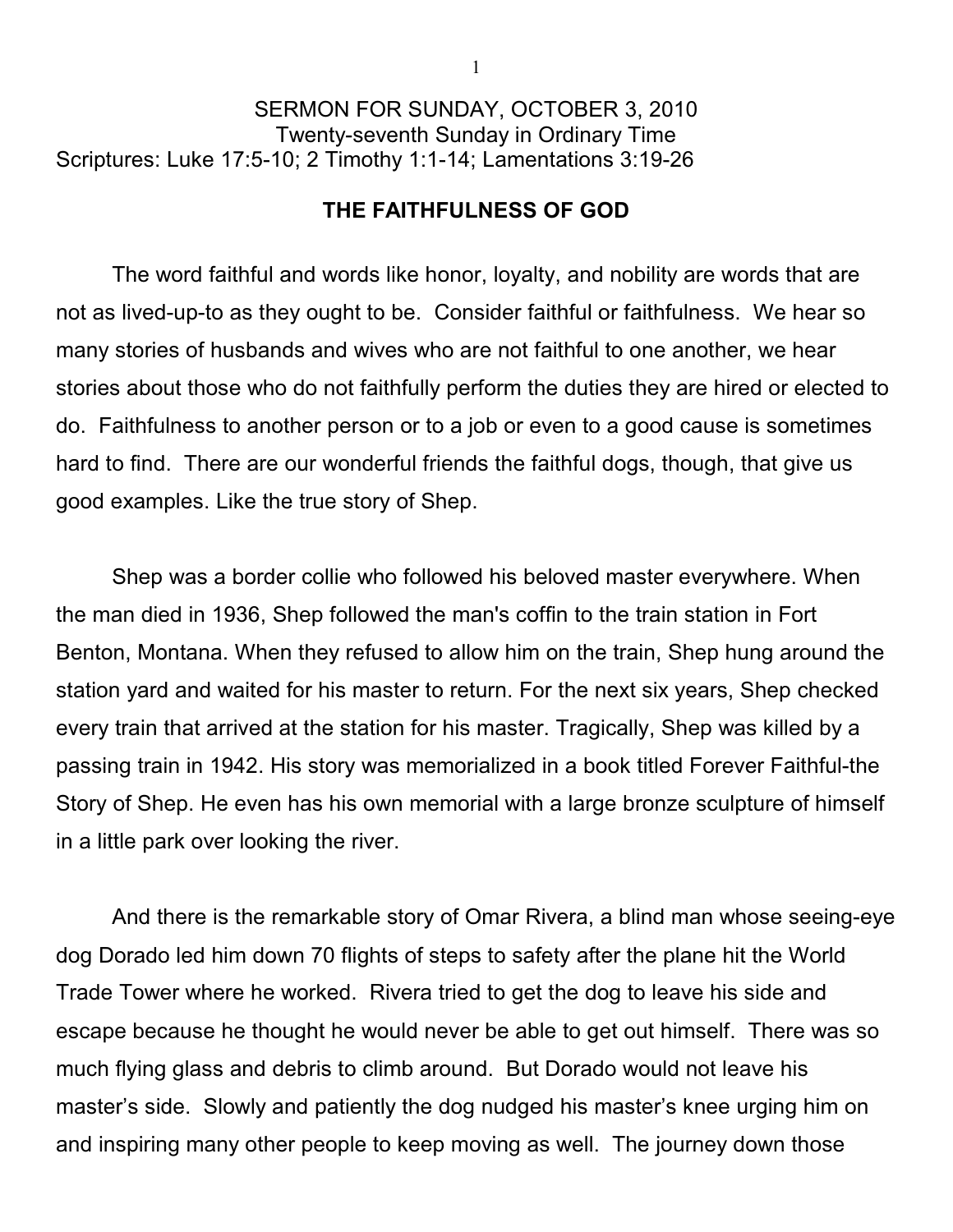steps took over an hour, and they were no more than outside the building when the whole tower came crashing down. If not for his faithful friend, a Labrador Retriever, Omar Rivera's life would have ended on September 11, 2001.

What a joy it is to find faithfulness in our lives. We rejoice when we see faithful church goers, people who know the importance of worshiping God together with their Christian brothers and sisters, especially on a day like today– a day when we are painfully aware that many Christians in our world are not permitted to worship or to share at the table in the Eucharist which is a gift of Jesus Christ himself. And what a joy it is to see faithful parents who bring their children to be baptized, dedicated to God, who follow through with the vows they take raising their little ones to know Jesus. Faithfulness is a wonderful thing! And so is faith!

The disciples asked Jesus to increase their faith, and Jesus said, ""If you have faith as small as a mustard seed, you can say to this mulberry tree, 'Be uprooted and planted in the sea,' and it will obey you." Jesus seems to be saying that faith is there for the taking, don't be shy, just take hold of that faith which is available to you all the time.

A popular television show from the past featured the husband and wife team of George Burns and Gracie Allen. Gracie was always causing George grief through her confusion over the simplest things. On one of the programs, Gracie became upset because her new electric clock kept losing time. She called a repairman who immediately discovered the problem; the clock wasn't plugged in. Gracie's response was, I know that. I didn't want to waste electricity, so I only plug it in when I want to know what time it is. The fact is, we often do the same thing with our faith. We plug it in only when we think we need it. But faith doesn't work like that. It needs to be lived each day, experienced in all of life, and used to grow closer to God. Faith in Jesus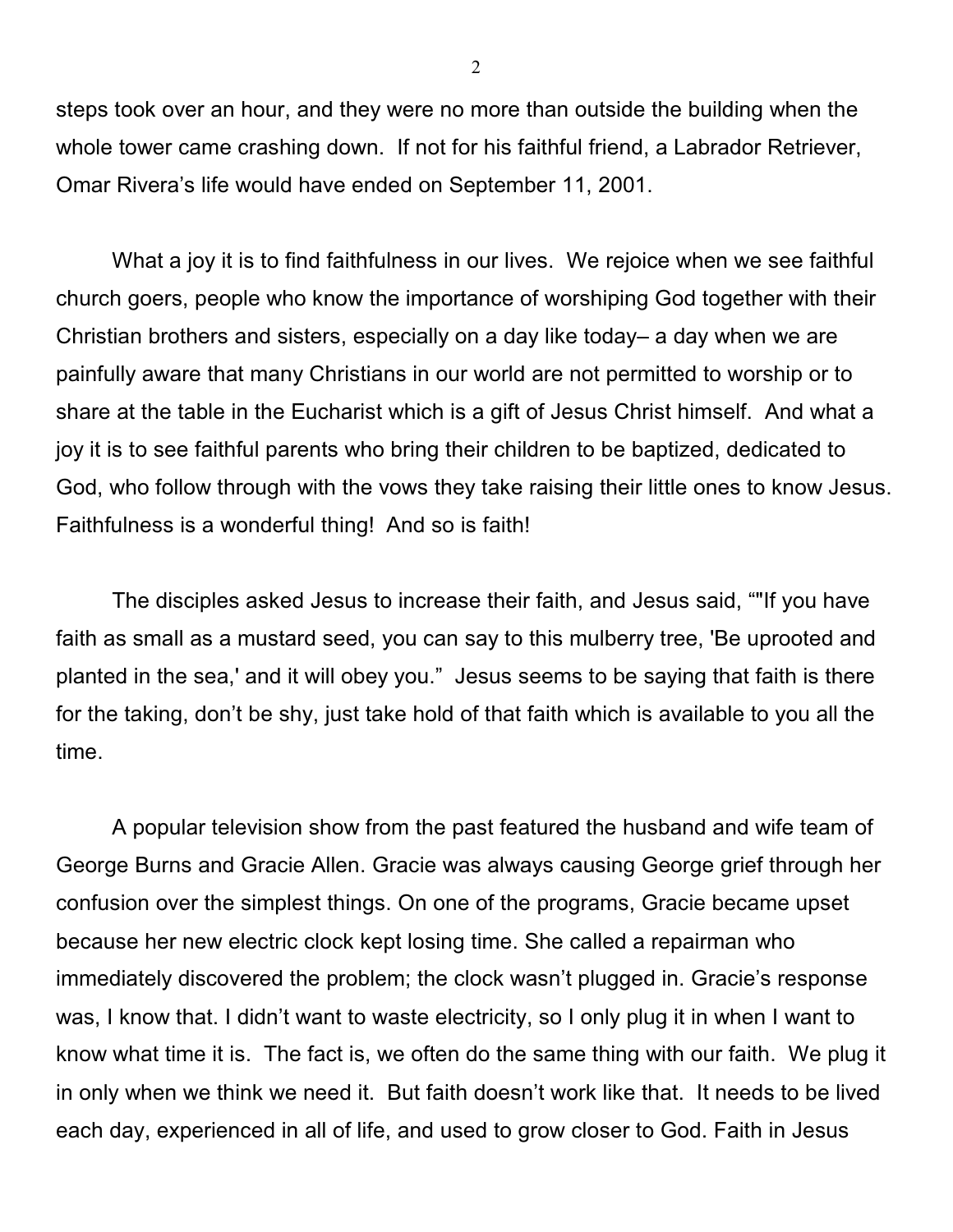Christ needs to be expressed and shared and rejoiced in! Living for Jesus is showing that our faith is alive and well.

It is interesting that after Jesus made the statement about faith, he goes on to give a little story about commitment, loyalty, and faithfulness. Jesus asks whether a servant who has worked all day in the field when he comes in at night will hear his master say to him, 'Come along now and sit down to eat'? Will the master then serve dinner to the servant? No, Jesus answers his own question. The servant will be expected to cook and serve the food and drink to his master before he himself may sit down to eat. Not only that, but the servant should not expect to be thanked for what he does. It is his job. The words seem harsh to us, and they even seem to be a reversal of some of Jesus' other teachings. On the night Jesus was betrayed, he who was called Master by his disciples, did an extraordinary thing. He took a towel and water and bent down and washed his disciples feet. The one who is the Savior of all, the King of Heaven, stooped to do the work of a servant.

So, what about this story where the master expects the servant to wait on him and serve him? When we make a decision to follow Jesus, our hearts are changed, and we *desire* to serve him in every way possible. We look at the one who gave his life for us; he, who is the perfect Son of God was made to suffer the ugliness and sin of the cross for our sakes. We consider what that meant for Jesus to do that for you and me, we who are so unworthy. Others have considered the meaning of Jesus and the cross, and they have understood that the great love of God shown in the giving of his Son has been poured out on them in their unworthiness. They have gone forth as servants in Christ's name, often burning themselves out in their work, all for the privilege of being his servant and doing their duty to Him.

Dr. David Livingstone was a Scottish Congregationalist pioneer medical

3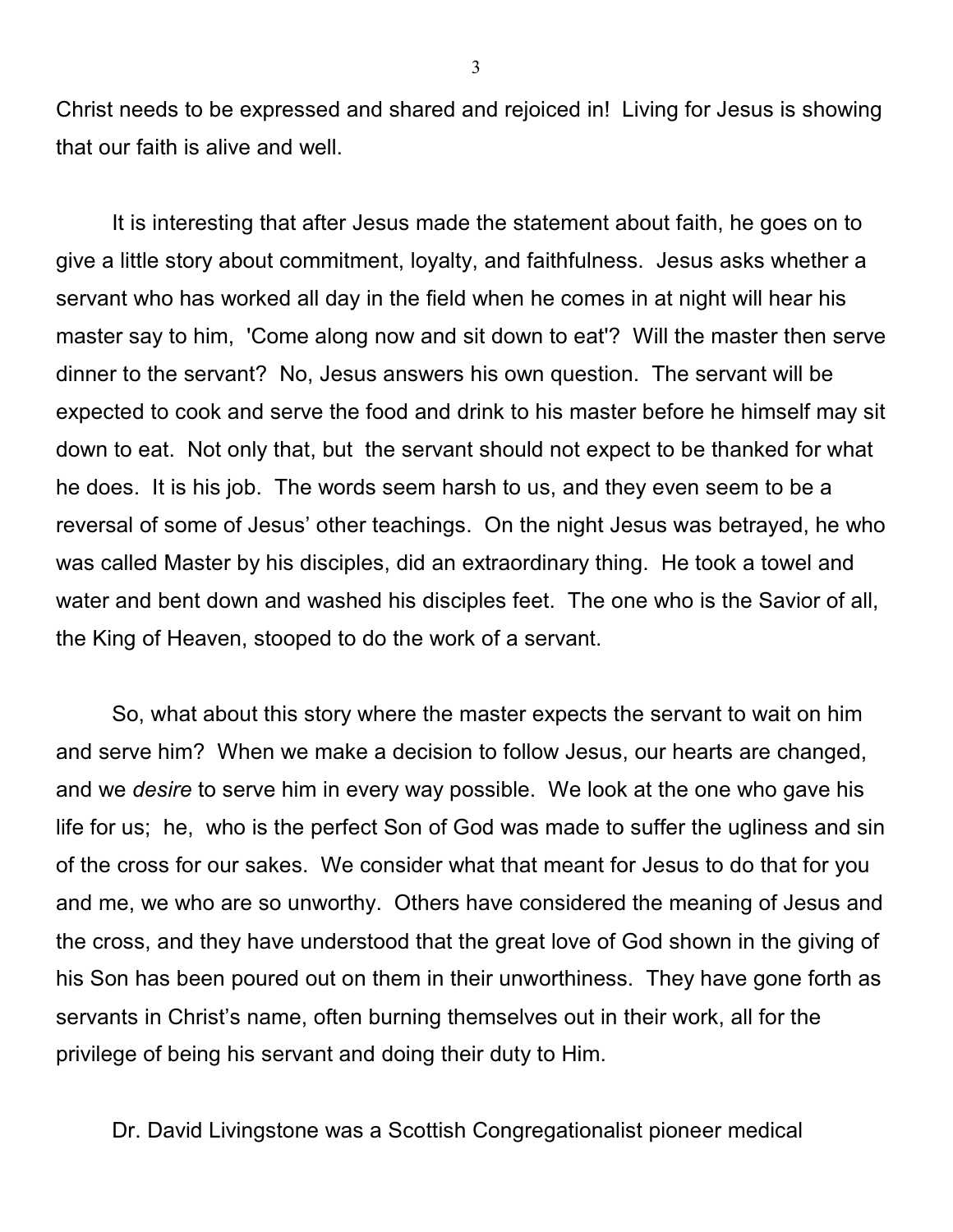missionary with the London Missionary Society and an explorer in Africa in the 1800's. He became a legendary hero. This story has been written about Livingstone: A contingent of dignitaries and media people swarmed around him when he got off a plane in the U.S. They wanted to be close to and hear from this great, respected, heroic person--to their surprise, looking over many of their heads, Dr. Livingstone pushed his way through and around many of them, bent on some mission, not basking in his glory as they expected he would and should. Once free of the crowd, Dr. Livingstone strode to the side of a little woman with a child struggling with her baggage; humbly asking if he could be of assistance, he stooped to help with her burden. One of the writers nearby overheard someone say, "Now that is a sermon walking." Surely David Livingstone would echo the words of Luke 17:10, "I who am unworthy have only done my duty."

My friends, what better way to celebrate this special day of World Communion than to decide to willingly and joyfully perform our duty to the Lord each and every day by loving God and serving our neighbors in a spirit of love. You do not have to be a Dr. Livingstone or a Mother Teresa, because God has given to each of you your own life and your own service. The letter from Paul to Timothy which I read from earlier gives us an inspiring look at one way you might perform that duty. Paul commends Timothy for his sincere faith which was first demonstrated in his grandmother Lois and in his mother Eunice. Those women took seriously their responsibilities for teaching the scriptures and the tenets of their faith to young Timothy as he grew up. Timothy's father was Greek, a Gentile, whereas his grandmother and mother were Jewish. We do not know if his father converted to Christianity or not. We do know that Eunice and Lois led Timothy into faith, and he became a leader of the early church in Ephesus and Asia Minor, a missionary who traveled with Paul. You never know how the impact of what you say and do might transform the life of another human being. Today as we think about the blessings of baptism and the vows which all of us have taken, we know

4